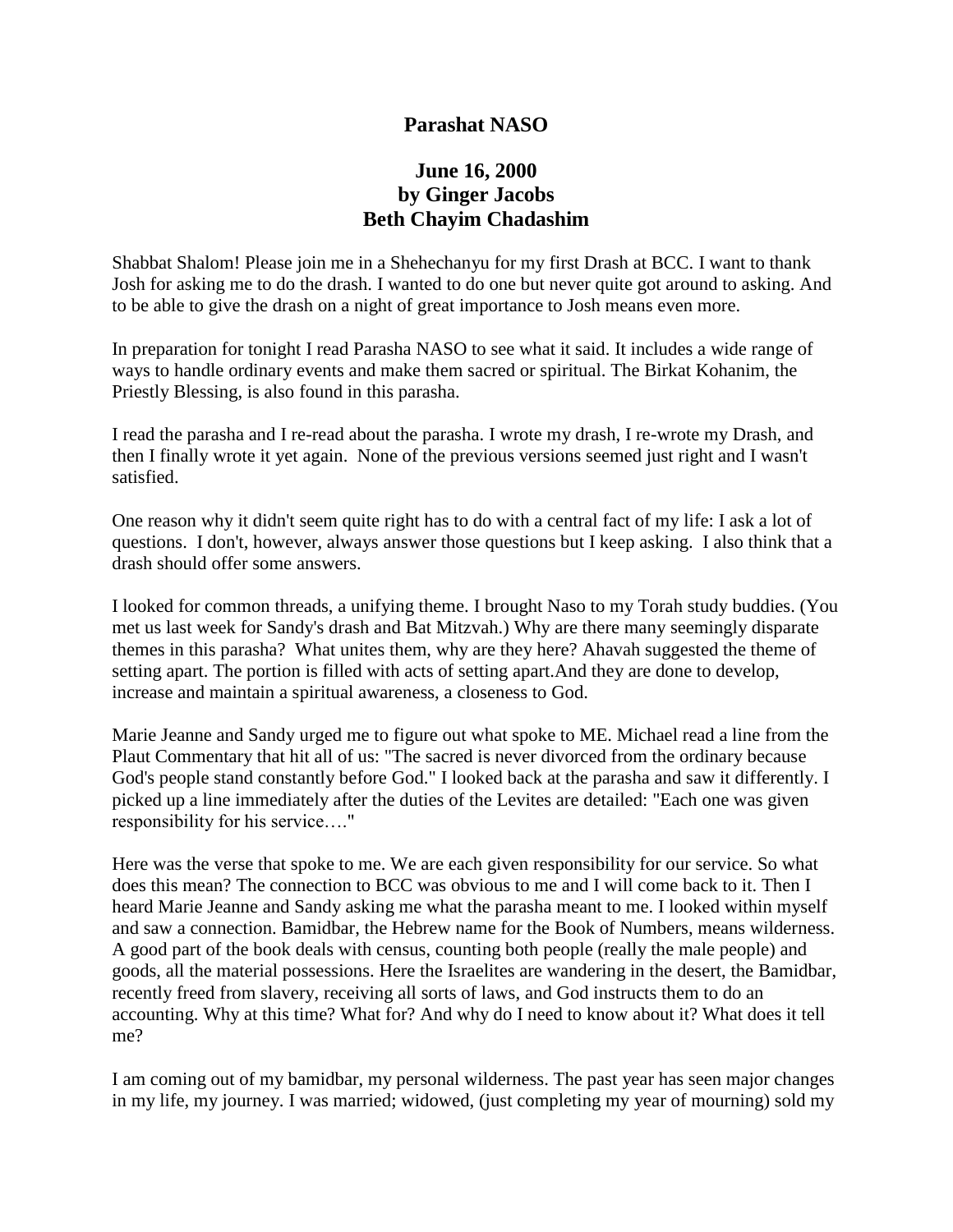home of 28 years, bought a new one, and started a new (and vastly different) job. This has been a perfect time to do several accountings of my life, all of my life, the material and the spiritual.

I started with the material, do I want to move this, and can I give that away? Where will I put everything? "Out of the Closet" filled a whole truck of things. Things I had once thought of as important, but were no longer needed.

I continued with my new home. I wanted it to be mine, a place where I would find comfort, where I could share and celebrate and study with my family and friends. My home was to be my sanctuary, my safe place. I may not have used quite as much precision as the Israelites did in building the tabernacle, but the results are perfect for me.

I then moved to the "spiritual". I needed to give back to the community, which has been so much a part of my life, especially this past year. BCC and the Union of American Hebrew Congregations are my Judaic mainstays, not only the institutions, but also, more importantly, the people within them. I needed a job, but I didn't want to work full time, I wanted time to devote to both BCC and the Union. I wanted time to study, to be a more knowledgeable Jew. I wanted time to BE.

So my personal accounting was first material, then spiritual. was able to assess what I had, what I wanted, where I was going, where I belonged. Just as God instructed the Israelites in the desert, we, as a community, need to do periodic accountings of what we have; who we are and where we belong.

BCC is in the midst of renovating our building so we can worship in the beauty of holiness. The parasha outlines the riches that were given to the priests for maintenance of the tabernacle. Have we given what is ours to give? What more can we give in goods, money, or services? How can each of us help to maintain the material needs of the temple?

Recently, we each received the outline of the visions for our temple, where we are and where we think we should go, our own accounting of BCC's spiritual needs and directions. While the plan does not detail what each of us personally must do, it does imply that "Each one was given responsibility for his service…." We each must decide our own responsibility and what we will do and give for our "tabernacle".

"And if not now, when?" asked Hillel. America is doing a census. We are constantly reminded about all the services we might get if we complete the forms: new hospitals, parks, more protection, more representatives in the House. The PR tells us to complete the survey for all that can then be done for us. The census in Bamidbar tells the Israelites where they belong, where they will camp and the hierarchy they will establish. The biblical census brings the people the security of knowing their place in the community, their place before God.

What do these two different censuses tell us? The first is material; the second is spiritual. Again, the linking of the spiritual and the material.